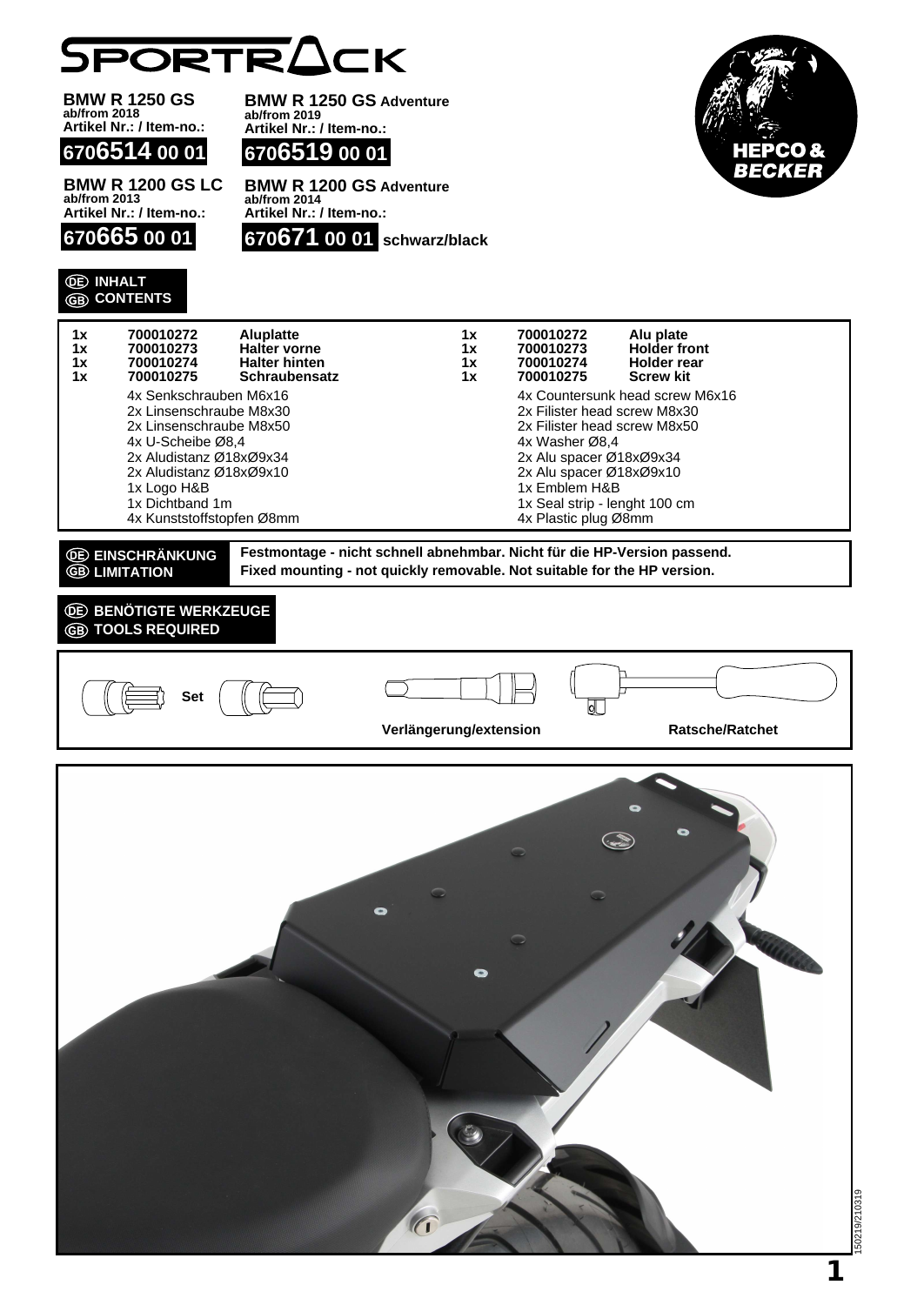

**BMW R 1250 GS ab/from 2018 Artikel Nr.: / Item-no.: 6706514 00 01** **BMW R 1250 GS Adventure ab/from 2019 Artikel Nr.: / Item-no.:**

**6706519 00 01**

**BMW R 1200 GS LC ab/from 2013 Artikel Nr.: / Item-no.: 670665 00 01**





*<u>OE VORBEREITUNG</u>* **GB** PREPARING

Den Soziussitz sowie die Gepäckbrücke demontieren.

Das Dichtband auf der Rückseite des Sportracks aufkleben - siehe Bild. Das Logo in die Vertiefung kleben.

Die 4 Kunststoffstopfen in die nicht genutzten Bohrungen drücken.

Remove the passenger seat and the rear rack.

Glue the sealing tape to the back of the Sportrack - see picture.

Glue the logo into the recess.

Press the 4 plastic plugs into the unused holes.



## *<u>OE* WICHTIG</u> **GB IMPORTANT**

**Die Voraussetzung für die Montage ist natürlich eine gewisse technische Erfahrung. Wenn Sie sich nicht sicher sind, wie man eine bestimmte Arbeit ausführt, sollten Sie diese Ihrer Fachwerkstatt überlassen. Ziehen sie alle zugänglichen Schrauben zuerst nur locker an. Nachdem alles montiert ist, werden die Schrauben dann auf das entsprechende Anzugsmoment festgezogen. Dadurch wird sichergestellt, dass das Produkt spannungsfrei angebaut ist. Anzugsmomente beachten! Nach der Montage alle Verschraubungen auf festen Sitz kontrollieren!**

**Of course, the assembly requires a certain technical experience. If you are not sure how to execute a determined action, you should ask your local distributor to do it. First, tighten all screws only loosely. After mounting all parts, the screws should be tightened to the torque specified. This guarantees, that the product is mounted without tension. Observe the tightening torques of the manufacturer! Control all screw connections after the assembling for tightness!**

## Montage des Halters vorne:

Die Montage erfolgt an den nun freien Gewindebohrungen mit den Linsenschrauben M8x50 sowie U- Scheiben ø8,4. Zwischen Halter und Rahmen die Aludistanzen ø18xø9x34 fügen.

Mounting the front holder: In the now free threaded holes with filister head screws M8x50 and washers ø8,4. Insert the alu spacers ø18xø9x34

between the bracket and the frame.